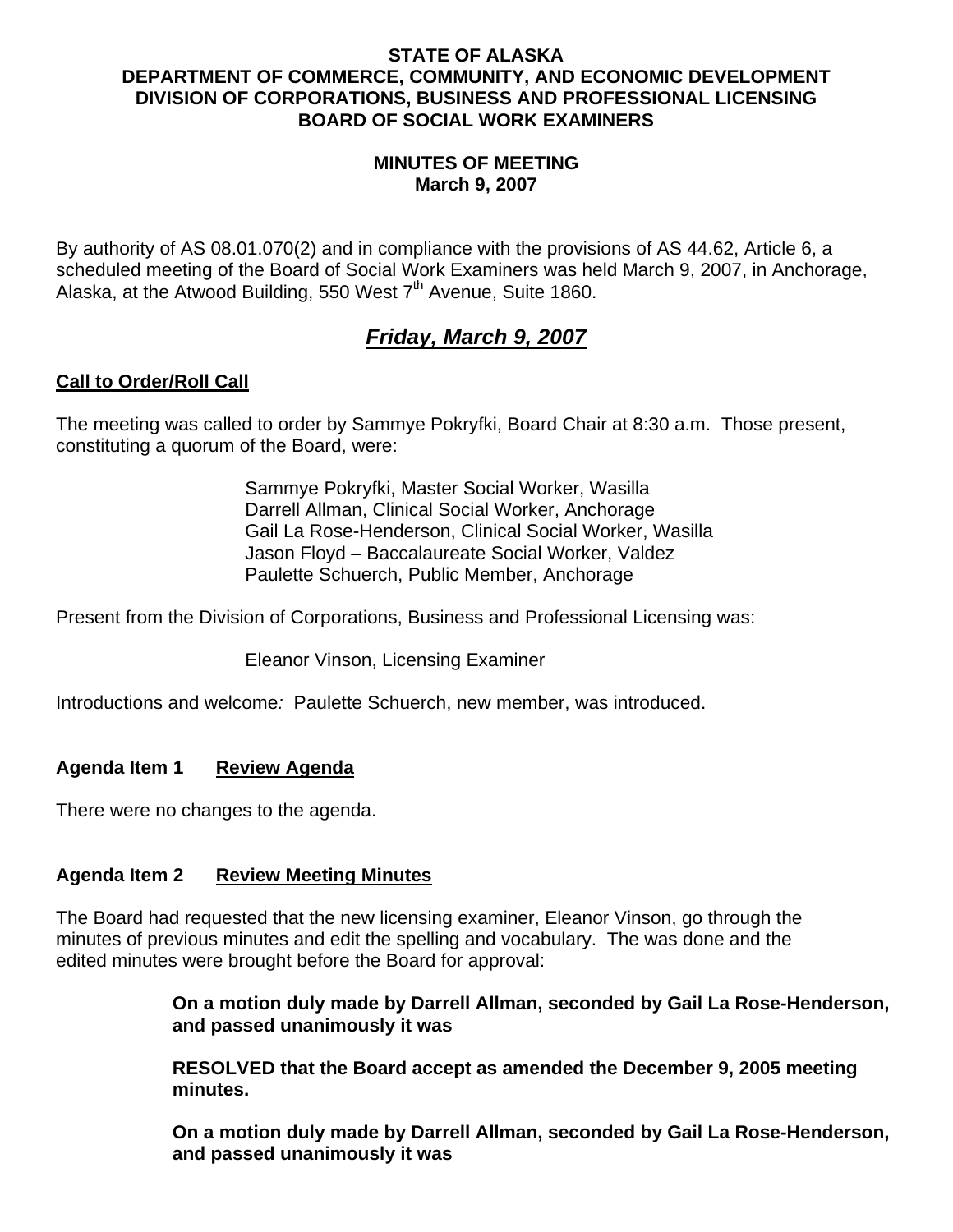**RESOLVED that the Board accept the April 7, 2006 meeting minutes as written.** 

 **On a motion duly made by Darrell Allman, seconded by Gail La Rose-Henderson, and passed unanimously it was** 

 **RESOLVED that the Board accept the September 21-22, 2006 meeting minutes as written.** 

 **On a motion duly made by Darrell Allman, seconded by Gail La Rose-Henderson, and passed unanimously it was** 

 **RESOLVED that the Board accept the November 6, 2006 meeting minutes as written.** 

 **On a motion duly made by Darrell Allman, seconded by Gail La Rose-Henderson, and passed unanimously it was** 

 **RESOLVED that the Board accept the December 11, 2006 meeting minutes as written.** 

 **On a motion duly made by Darrell Allman, seconded by Gail La Rose-Henderson, and passed unanimously it was** 

 **RESOLVED that the Board accept the January 22, 2007 meeting minutes as written.** 

# **Agenda Item 3 Correspondence**

A. ASWB Membership dues (motion to pay)

 **On a motion duly made by Gail La Rose-Henderson, seconded by Jason Floyd, and passed unanimously it was** 

 **RESOLVED that the Board pay the 2007 membership dues to ASWB.** 

#### B. ASWB Board Member Training

The Board discussed the value and necessity of training. The following is a list of the members and the training they will be attending:

> June 22-24, 2007 New Board Member Training Paulette Schuerch November 9-11 Annual Meeting The Mason Floyd May 15-18, 2008 Education Meeting Gail La Rose-Henderson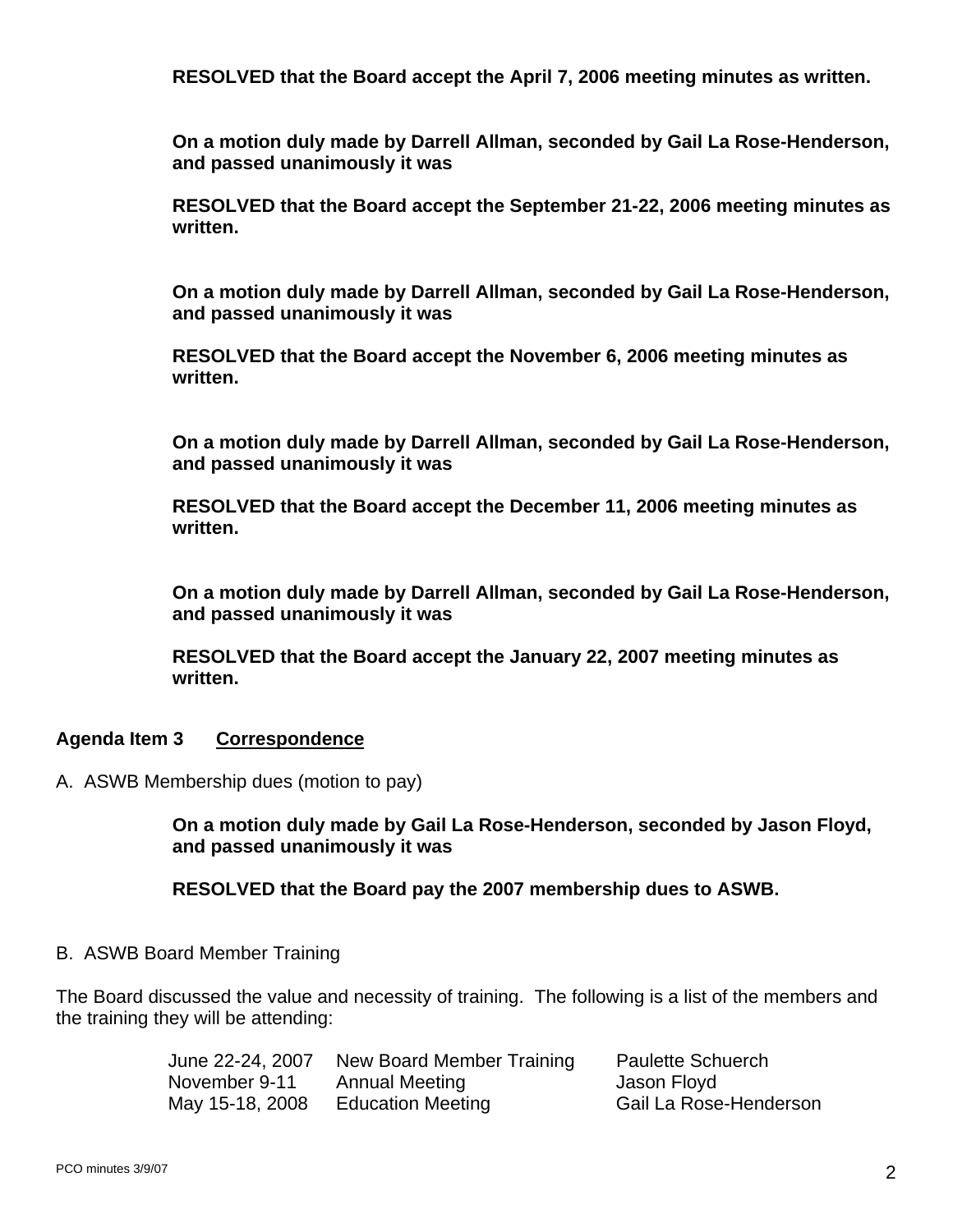It was also noted during the meeting that Darrell Allman was chosen for the ASWB 2007 Bylaws Committee.

C. Lane Beauchamp-waiver request

An individual was requesting that the Board waive the 100 hours of supervision requirements. The Board does not have authority to take such action.

D. Shawnie Olson, LPC Board Chair-Statutes

The Board Chair for the Board of Licensed Professional Counselors had written to the Board of Social Work Examiners and requested their support on a state Senate bill that adds the term "professional counselor' for title restriction to AS 08.29.100 (a) and that adds "licensed professional counselor" to AS 21.36.090(d).

There was discussion and, though the Board had no problem with the changes, they declined to write a letter.

E. Summers – distance learning

An email had been received from Patrick Summers wanting to know what guidance there is from the state regarding practicum and internships. The Board responded that our regulations do not address this question.

# **Agenda Item 4 Old Business**

The Board reviewed two letters which had been written for the previous meeting. The Galic and Torres letters were FYI only.

#### **Agenda Item 5 Budget Report**

Rhonda Leatham, Accounting Technician, joined the meeting by telephone. She reported that, eight months into the fiscal year 2007, all figures for 2006 are final in the report.

Chair Pokryfki asked about a decrease in licensing fees and how it would affect any deficit for the Board and cause the fees to rise next year. Ms. Leatham reported that there is no projection information available, but a fee analysis will be requested from the Administrative Manager. The Board would like to see the last projection done when fees were reduced. There is concern from the Board that there will not be enough reserve money.

#### **Agenda Item 6 Statutes**

#### Pre-approved supervision

If there is an alternate plan of supervision, it must be pre-approved by the Board if it is something out of the ordinary, such as, not being able to get face-to-face supervision in rural areas of the state.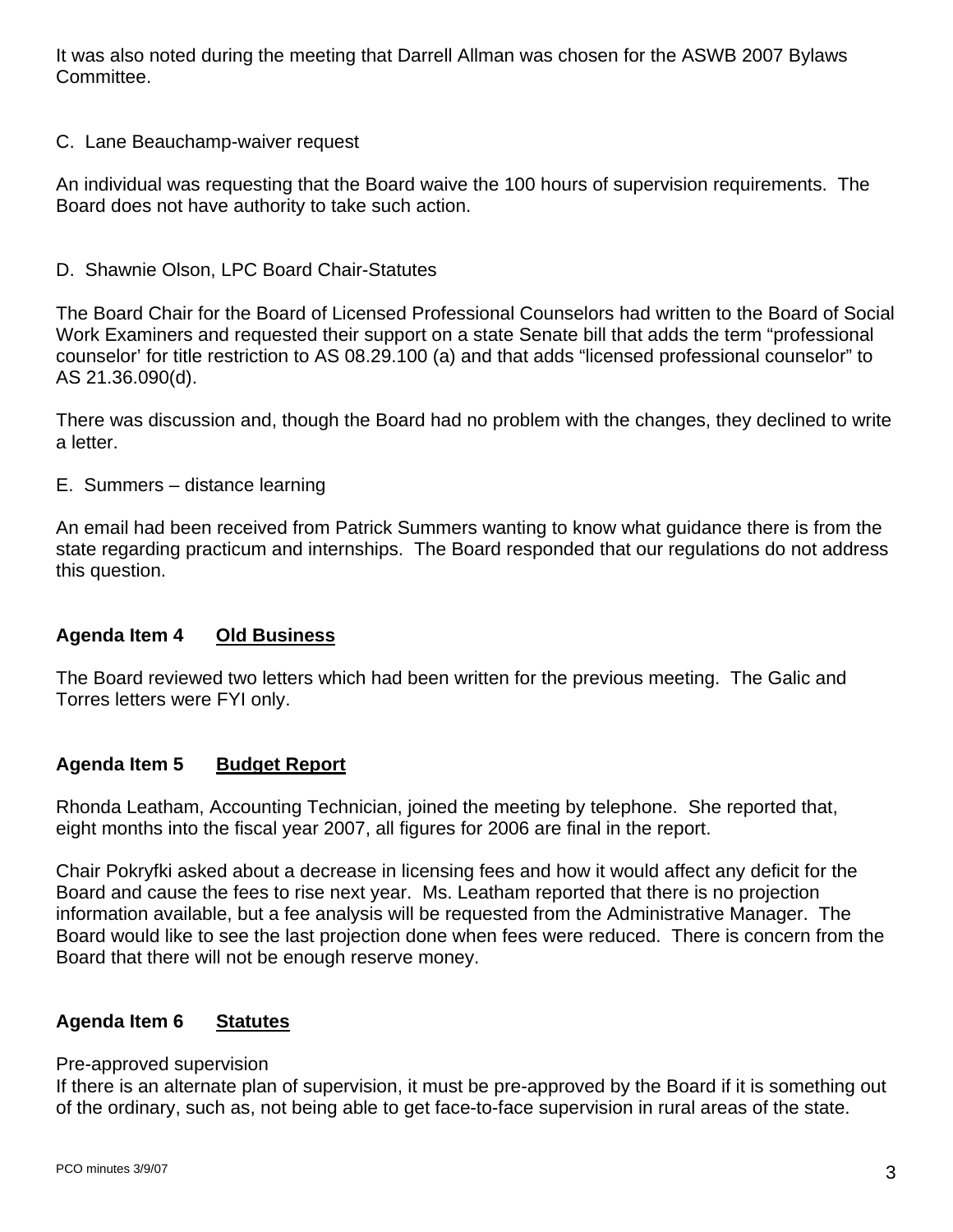There was a decision by the Board that they would like use wording similar the Psychology Board's regulation for wording in the Professional Counselor's regulations put into 12 AAC 62.220 (e). It was determined that a statute change was not needed, but a regulations change.

The wording from the Psychology Board's regulations that the Board wishes to follow is:

**12 AAC 60.080.** (a)

(9) (c) For good cause shown to the board's satisfaction, the board will accept an alternate plan of supervision that varies from the requirement of  $(a)(3)$  of this section, if the applicant

(1) submits the alternate plan in writing to the board …….and

(2) receives approval of the alternate plan by the board before beginning the alternate supervised experience.

The Board wishes the new wording be inserted with or in  $(c)(1)$  (see below) as the Regulations Specialist finds appropriate. The intent of the Board is that an applicant will get permission BEFORE they do any supervision that is out of the ordinary.

#### **12 AAC 18.115. SUPERVISION OF EXPERIENCE FOR CLINICAL SOCIAL WORK LICENSE.** (a) To

meet the requirements of AS  $(0.895.110(a)(2))$ , an applicant for a clinical social work license must document at least 100 hours of direct clinical supervision equitably distributed throughout the supervised period. No more than 50 hours required by this subsection may be in group supervision. For good cause shown, the board will, in its discretion, grant a written request from an applicant for an exception to the limitation on the number of group supervision hours.

(b) The board will, in its discretion, approve the supervision of experience of an applicant for a clinical social work license to satisfy the requirements of AS  $08.95.110(a)(2)$  if the clinical supervisor

(1) documents the applicant's supervised experience on a form provided by the department; and

(2) is a clinical social worker, psychologist, or psychiatrist who holds an unrestricted license to practice that

profession in this state or other licensing jurisdiction during the period of supervision.

(c) To be accepted by the board,

(1) direct clinical supervision must be provided in face-to-face meetings between the supervisor and the applicant unless the board, for good cause shown, has granted an exception allowing for an alternate form of supervision.

 (2) if direct clinical supervision is not provided to the applicant within the applicant's agency of employment, the applicant must provide the board with a written release from the administrator of the applicant's agency for the applicant to be supervised outside the applicant's agency setting; and

(3) the clinical supervisor must be responsible for direct clinical supervision of the applicant within the following content areas:

(A) clinical skills;

(B) practice management skills;

(C) skills required for continuing competence;

(D) development of professional identity;

(E) ethical practice;

(F) legal and regulatory requirements.

The Board feels that if someone submits a request for approval, if the Board approves the alternate plan, then the hours may count from the time the request was submitted. They wish to insert language similar to the 12 AAC 60.080 into the Social Work regulation following 12 AAC 18.115  $(c)(1)$ .

# **On a motion duly made by Gail La Rose-Henderson, seconded by Jason Floyd, and passed unanimously it was**

# **RESOLVED that the regulation 12 AAC 18.115. (1) be revised to include wording similar to 12 AAC 60.080 (9) to read as follows (as Regulation Specialist determines would fit best):**

For good cause shown to the board's satisfaction, the board will accept an alternate plan of supervision that varies from the requirement of  $\{(\mathbf{b})\}$  of this section, if the applicant

(1) submits the alternate plan in writing to the board …….and

PCO minutes  $3/9/07$   $4$ (2) receives approval of the alternate plan by the board before beginning the alternate supervised experience.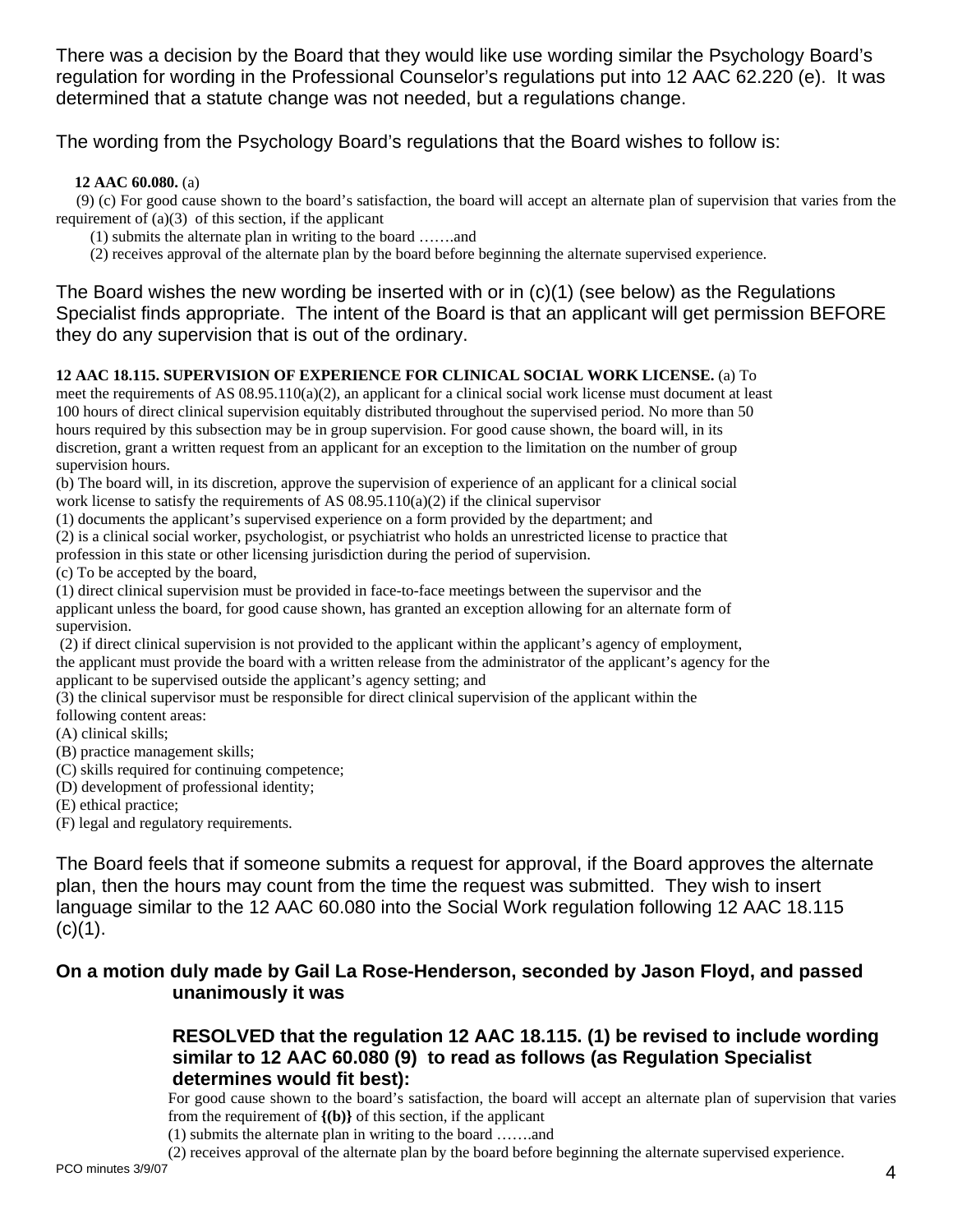# **Agenda Item 7 Regulations**

### 7a. Temporary license

The Board discussed accepting unofficial transcripts for temporary licenses, as has been done previously. The Board determined the statutes do not prohibit using unofficial transcripts and there is no need for a statute change. The Board's intent is to allow a temporary license to be issued using an unofficial transcript.

#### 7b. Background checks/fingerprinting

Darrell Allman led the discussion with the information he brought back from the ASWB national meeting he had attended. The ASWB had added into their model law that background checks are needed. The basic premise of the criminal background check is that the applicant must be of good moral character and protection of the public. If we required it, this would show due diligence by the Board.

The Board was joined by Jun Maiquis, Regulations Specialist, by telephone.

The Board discussed the need for criminal background checks; how other certifications require it; and the fact that social workers are in contact with children. It was agreed that it is done for public protection. They noted that there will be a public comment period for the regulation and that will give the public a chance to voice their opinions.

The Board is proposing that they adopt a regulation close to that of the Nursing Board's regarding the fingerprinting for new applicants. There was discussion about whether or not it would be required for temporary licenses and those already licensed (at renewal). Discussion centered on requiring an applicant to turn in the fingerprint card/information before they would receive a temporary license. It was determined that it was up to the Board as to when a temporary license would be issued-before or after the results of the fingerprinting was received from the Department of Public Safety, which could take from six weeks to several months, depending on the circumstances.

The Regulations Specialist Maiquis had prepared a tentative regulation wording as they had requested. It is based on the Board of Nursing's regulations. There was discussion about using the fingerprinting for renewals, but Mr. Maiquis noted that this is something that would have to be brought to the legal department. He will find out why the Nursing Board was not able to require fingerprinting for renewals; he will contact the Board's lawyer. He will get clarification regarding the renewals.

The Board tabled the discussion until further investigation into the requirements by the Regulations Specialist, who will check with the Department of Law regarding such things as temporary licenses and if there is an impact on them.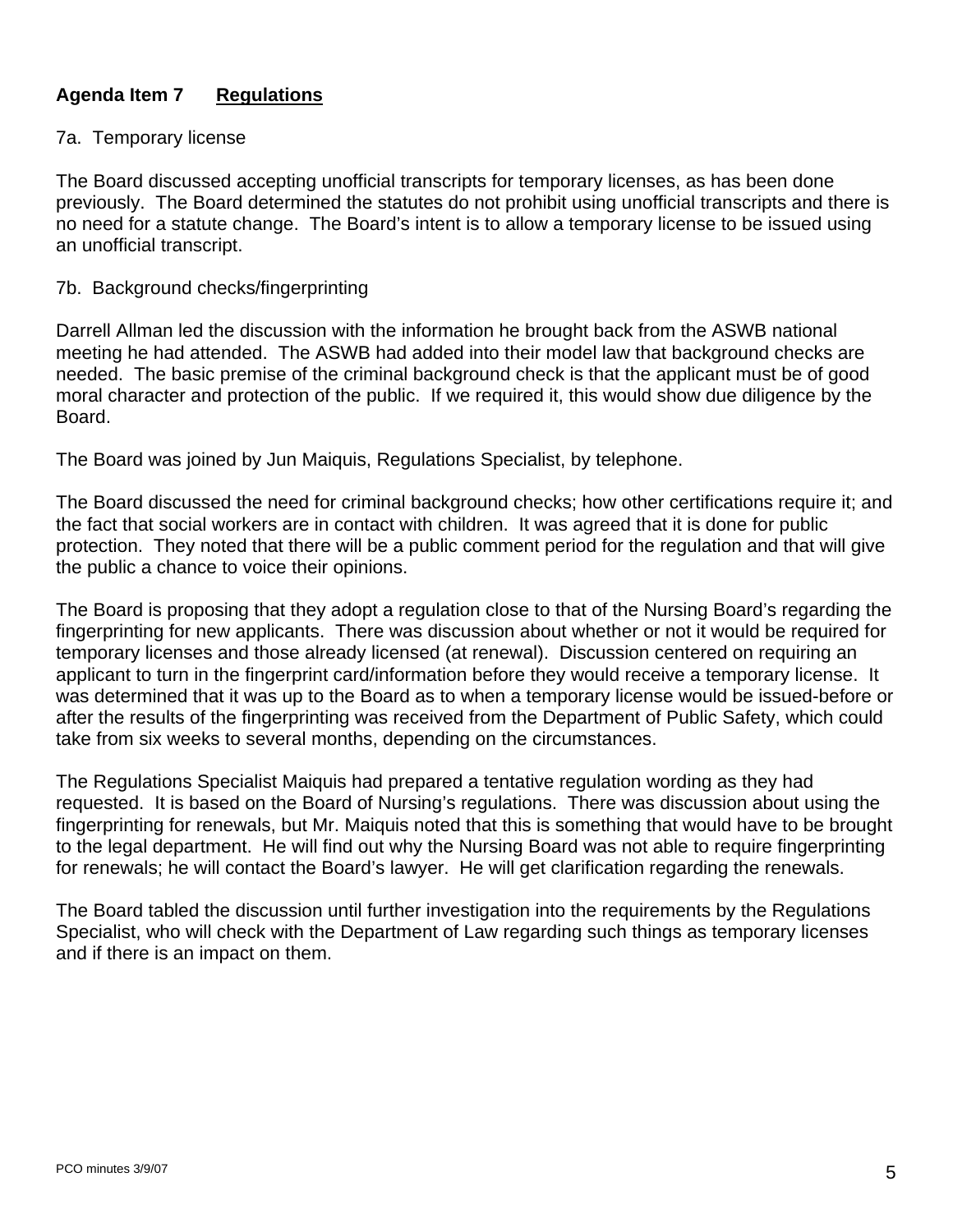# **Agenda Item 8 Investigator's Report**

Investigator Susan Winton joined the meeting. She reported there is an on-going investigation that indicates a public safety issue that warrants an investigation.

The Investigator gave a brief overview of how an investigation proceeds.

# **Agenda Item 9 Public Comment**

There were no members of the public present.

# **Agenda Item 10 New Business**

A. DARS check earlier in process

Gail La Rose-Henderson had brought up the question of why the DARS checks are not done earlier in the application process. This is when the licensing examiner checks the Association of Social Work Boards' list of sanctioned social work licenses. The Board agreed that they would like to see the list checked before it comes to them for review. Presently, it is only checked before a temporary or permanent license is issued.

# **Agenda Item 11 CE Audit**

There is only one incomplete audit.

# **Agenda Item 12 Application Review**

 **On a motion by Gail La Rose-Henderson and seconded by Jason Floyd, and approved unanimously it was** 

 **RESOLVED to approve the following applications for Clinical Social Worker by Examination:** 

> FILLER, MAYBELLE FLANAGAN, JENNIFER HENDRICKS, MEGAN JOHNSON, ERIN PAULSON, ZACHARY

 **On a motion by Gail La Rose-Henderson and seconded by Darrell Allman, and approved unanimously it was** 

 **RESOLVED to approve the following applications for Master Social Worker by Examination:**

POWERS, NATALIE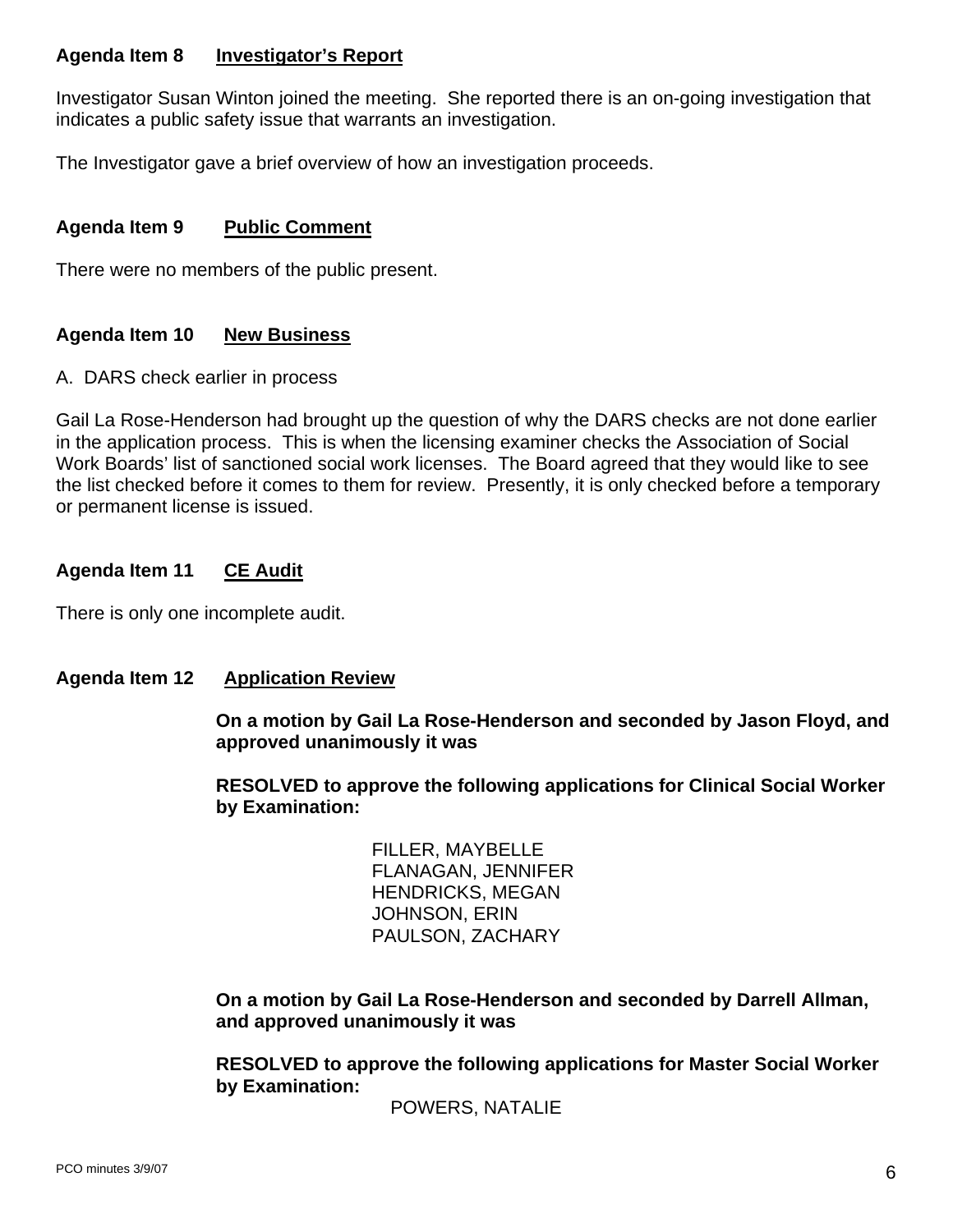**On a motion by Gail La Rose-Henderson and seconded by Jason Floyd, and approved unanimously it was** 

 **RESOLVED to approve the following applications for Baccalaureate Social Worker by Credential:** 

HENSON, JESSICA

 **On a motion by Gail La Rose-Henderson and seconded by Darrell Allman, and approved unanimously it was** 

 **RESOLVED to approve the following applications for Extensions of one year for Clinical Social Worker examination:** 

> NEUMANN, JAMES NEUMANN, MARY

 **On a motion by Gail La Rose-Henderson and seconded by Darrell Allman, and approved unanimously it was** 

**RESOLVED to approve the following Continuing Education Providers' applications:** 

CODI -- 1.5 CEU – Medicaid Compliant Documentation

CODI -- 6.5 CEU – Treatment Planning & Interventions for Multi-problem/Multi Agency Consumers (adult and child)

Homer Psychological Services -- 6 CEU - Considering Clinical Issues that can Become Ethical Dilemmas

Lorman Business Center, Inc. -- 1.5 CEU – Suicide: Protecting Your Clients and the Public

 **On a motion by Gail La Rose-Henderson and seconded by Darrell Allman, and approved unanimously it was** 

**RESOLVED to approve the following Baccalaureate Social Worker by Examination application PENDING receipt of required letters of reference:** 

VOSS, KRISTIN

 **On a motion by Gail La Rose-Henderson and seconded by Darrell Allman, and approved unanimously it was** 

**RESOLVED to approve the following Clinical Social Worker by Credential application PENDING receipt of required letters of reference:** 

NELSON, GORDON